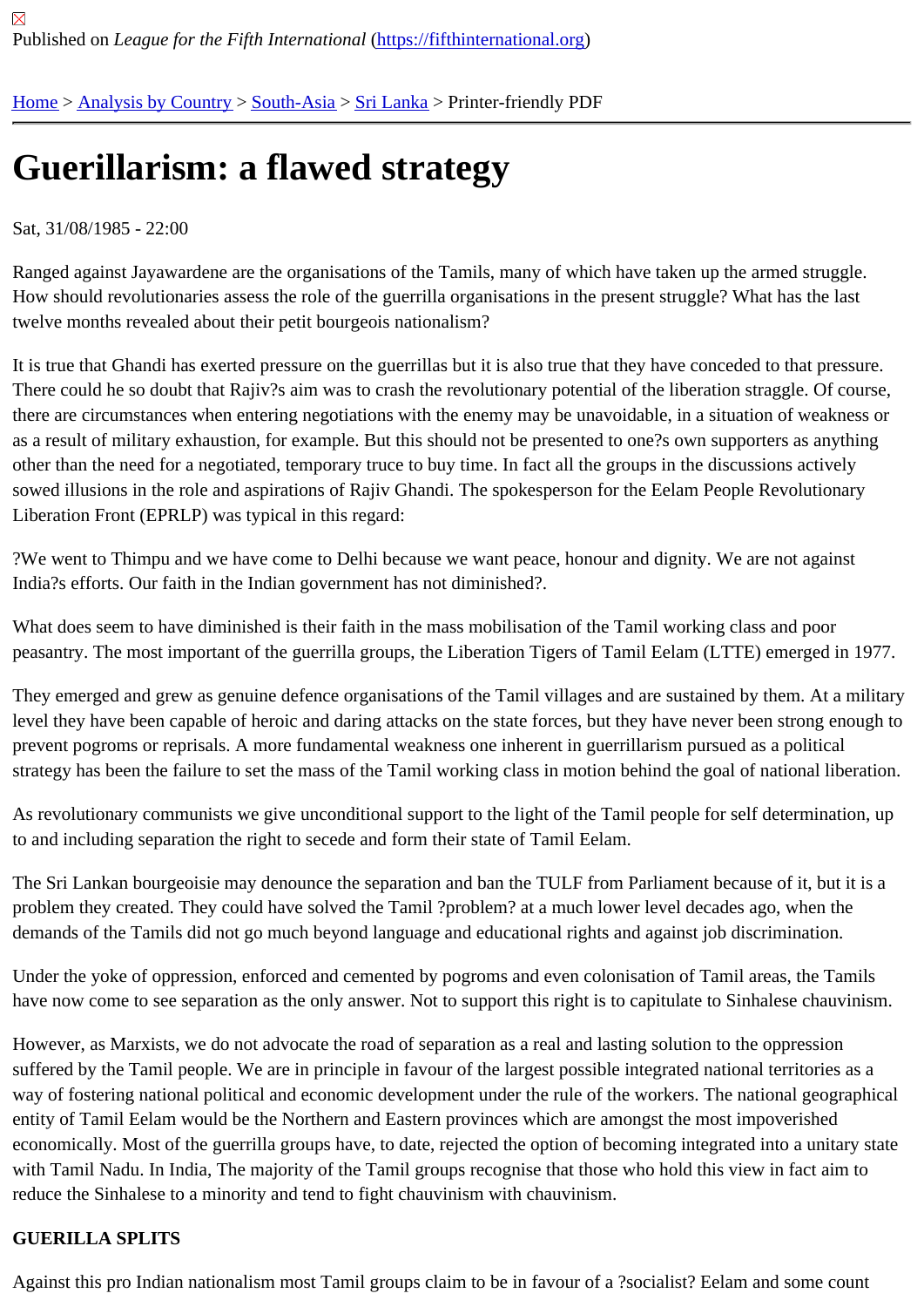themselves ?Marxist Leninists?. They at least recognise that Rajiv Ghandi has not the slightest intention of allowing a socialist Tamil Eelam to be created on India?s South Eastern flank. However, this fact only serves to underline the opportunism and deceit involved in their attitude to Ghandi in the recent talks.

The failure to advance the cause of Tamil Eelam by the struggle of the masses has, this year, led to the ideological disintegration of the guerrilla movement and organisational splits. Today, there are two umbrella organisations. The largest is called the Eelam National Liberation Front (ENLF). Within this are to be found the LTTE, the Tamil Eelam Liberation Organisation (TELO), the EPRLF and the Eelam Revolutionary Organisation (EROS). The second is the People?s Liberation Organisation of Tamil Eelam (PLOTE) which claims 6000 fighters in the field and the Tamil Liberation Army (TELA). However there are probably no more than 1,000 armed fighters in the field spread across all six groups.

While the split reflects the growing impasse of the movement, the differences are of a secondary character. On a day to day basis the two groups differ as to the military targets of their guerilla action. Those in the ENLF tend to hit economic targets such as ahotels and banks; in addition the LTTE tend to concentrate on killing individual soldiers. They have been accused by PLOTE of succumbing to chauvinism and killing Sinhalese civilians without good cause.

## **STAGEISM**

PLOTE argue that the prime purpose of military action is to defend the Tamils from attack. They also conduct raids on barracks and on police stations with the aim of capturing arms. They claim to be son sectarian and even to have some Sinhalese members.

Despite these differences the groups are united at a more fundamental level; namely, over the relationship between the democratic and socialist stage of the revolution and over their attitude to the Tamil working class and its role in the struggle for national liberation. For example, PLOTE has argued: ?in the struggle for the establishment of a socialist state PLOTE has clearly identified two phases. During the first phase the aim is a democratic revolution via a national liberation struggle, the second stage being the consolidation of the first phase, and the continued class struggle leading to the establishment of a socialist state? (Our Enemy Is Imperialism, page 2).

It is only necessary to ask which class has the interest and power to achieve even the ?democratic revolution? in Sri Lanka, and the weakness of PLOTE?s position emerges. The Tamil bourgeoisie are a weak force. Their social base is largely confined to commerce and the professions. It is only the Tamil working class particularly the Tamil plantation workers of the hill country where 70% of the GNP is produced that can crush Jayawardene?s Bonapartist role.

The PLOTE, more than any of the groups recognise the force of this argument. That is why they insist that the democratic phase means; a strong people?s democracy. This alone can guarantee the democratic rights of the masses as a whole, and do away with the pseudo democracy enjoyed by a section of the people ? ?the privileged class? (ibid).

Moreover, to prevent the emergence of Tamil Eelam as a ?bourgeois state?, it is essential that ?the working class assumes leadership at all levels of the struggle? (ibid).

Yet it is precisely this recognition that introduces an unbearable tension into PLOTE?s strategy. How, around what demands and goals, with what methods of struggle, can the working class come to the leadership of the straggle for national liberation? What exactly will it take to arouse the Tamil plantation workers? The simple call for s separate Tamil Eeiam state has, by and large, left them unmoved.

## **CLASS STRUGGLE**

This cannot simply be explained by reference to the slave like conditions under which they toil. Rather, these Kandyan Tamils do not see how a separate Northern and Eastern Tamil Eelam relates to the question of relieving their oppression and exploitation. Are they being asked to vacate the Southern Highlands and move? For what? Poverty and unemployment under their ?own? state? The contradictions of a struggle limited to nationalist goals are obvious. They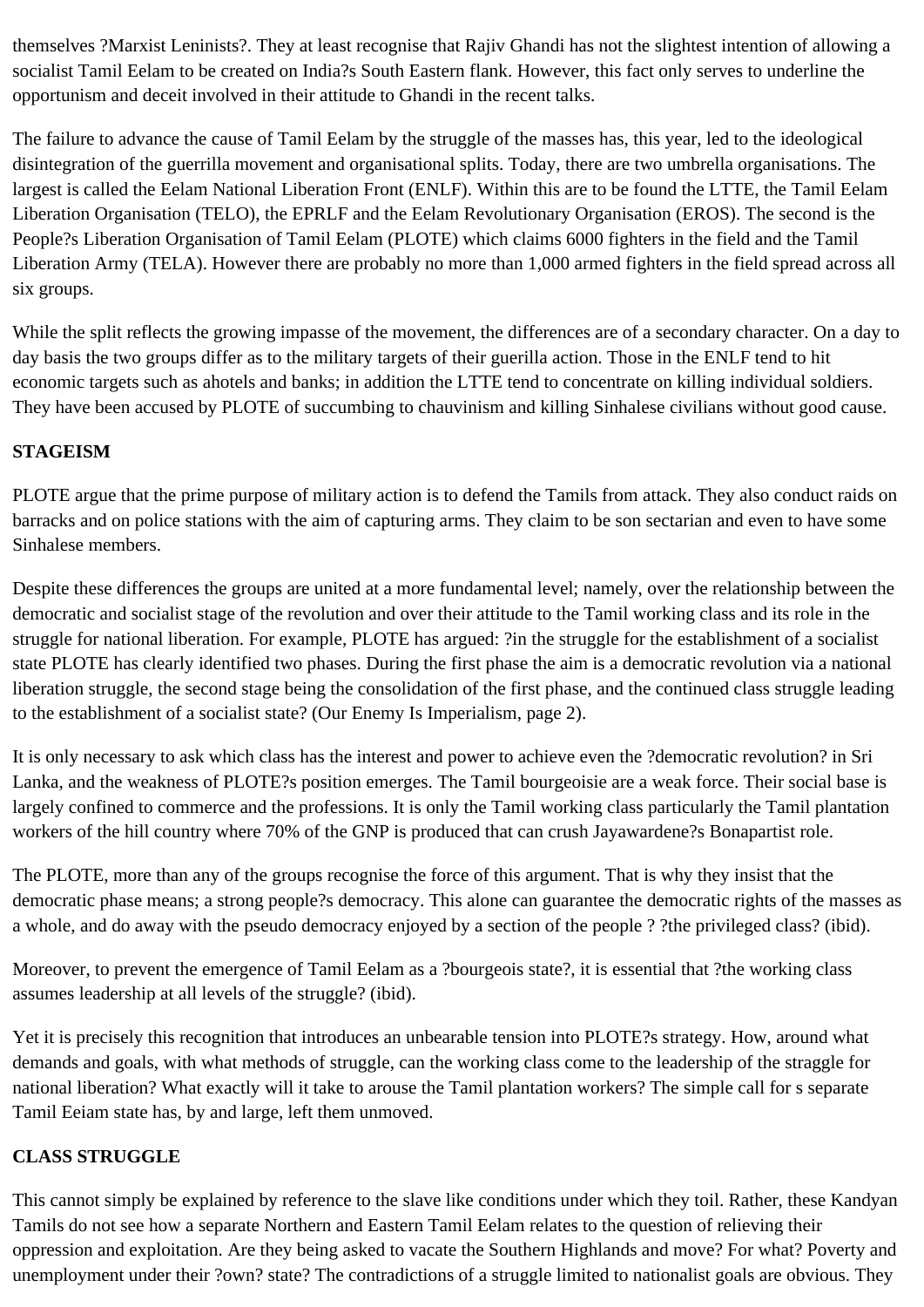explain the passivity of the Kandyan Tamils in the present nationalist struggle.

To seriously mobilise the masses means to agitate and organise around the key democratic and social demands that strike at the heart of the enslavement of the Tamil plantation workers. Of coarse, this must include the fundamental democratic rights which have been stolen from the plantation Tamils. Today, only a quarter of them have voting and citizenship rights.

Yet unless the social demands of the plantation Tamils are placed in the foreground they will remain passive. Whole families work for less than £2 a day. They survive on rice handouts. Families of ten live in one room ten foot square. Demands on pay and conditions of work and home life are decisive here.

The guerrilla groups must also recognise that the methods of class struggle needed to achieve these demands are the strike, occupation and general strike. At the moment, as a statement of PLOTE reveals, they do not understand this: ?There is a consensus of opinion among all groups involved in the liberation struggle of Tamil Eelam that the only means to achieve their goal is through the armed struggle.? (ibid page 7)

So long as this outlook predominates then the working class will not be allowed to assume the leadership of the struggle. Armed actions and guerrillarism can only be an auxiliary method of straggle.

In the first instance, armed defence of the villages from attack, of workers meetings, demonstrations or to supervise the occupation of factories at plantations, are the necessary military tasks that relate to the mass struggle. But the main weapons of the workers are the strike and the occupation. Only these will guarantee the participation of the mass of workers in the own liberation. Only these with generate a movement to immobilise and overthrow Jayawardene.

# **REVOLUTION**

To advance along this road however, is to consciously abandon the search for a distinct ?democratic phase? in the Sri Lankan revolution. While common action with bourgeois forces cannot be ruled out if those forces are prepared to engage in a real struggle against the Sinhalese oppressors. We cannot subordinate the demands and goals of the Tamil workers to what is acceptable to these forces. The forces in the TUL and those most closely associate with Ghandi?s initiatives include landowners or small employers as well as professionals. They will oppose the mobilisation of the masses around their class demands because it threatens the own class privileges.

Those fighters sympathetic to the guerrillas must face up this dilemma. To achieve national liberation the Tamil workers must be mobilised in class struggle actions around their own class demands. If they come to the leadership of this struggle, if they succeed in establishing a Worker and Peasants government then they will not stop their revolution halfway. With political power they will move against capitalist property and their imperialist overlords. Indeed, the full flowering of a ?people?s democracy? can only take place after the overthrow of capitalism in Sri Lanka. In short, the revolution must became a permanent revolution.

Finally, a radical break with the outlook and program of Tamil nationalism is crucial precisely because success is unlikely unless the bulk of the Sri Lankan working class, which is Sinhalese is brought over to the side of the revolution. It is hardly necessary to point out that they cannot be mobilised as a class to the fight for a separate Tamil Eelam even though it is crucial to the task of breaking them from the UNP that they are won over to supporting the right of Tamils to self determination.

# **PROGRAMME**

Above all, Sinhala Tamil proletarian unity can be sustained to the end only by a common action programme of immediate and transitional demands aimed against Jayawardene?s regime ant its imperialist backers.

Against the cuts in food subsidies! Against all cuts in social services and benefits!